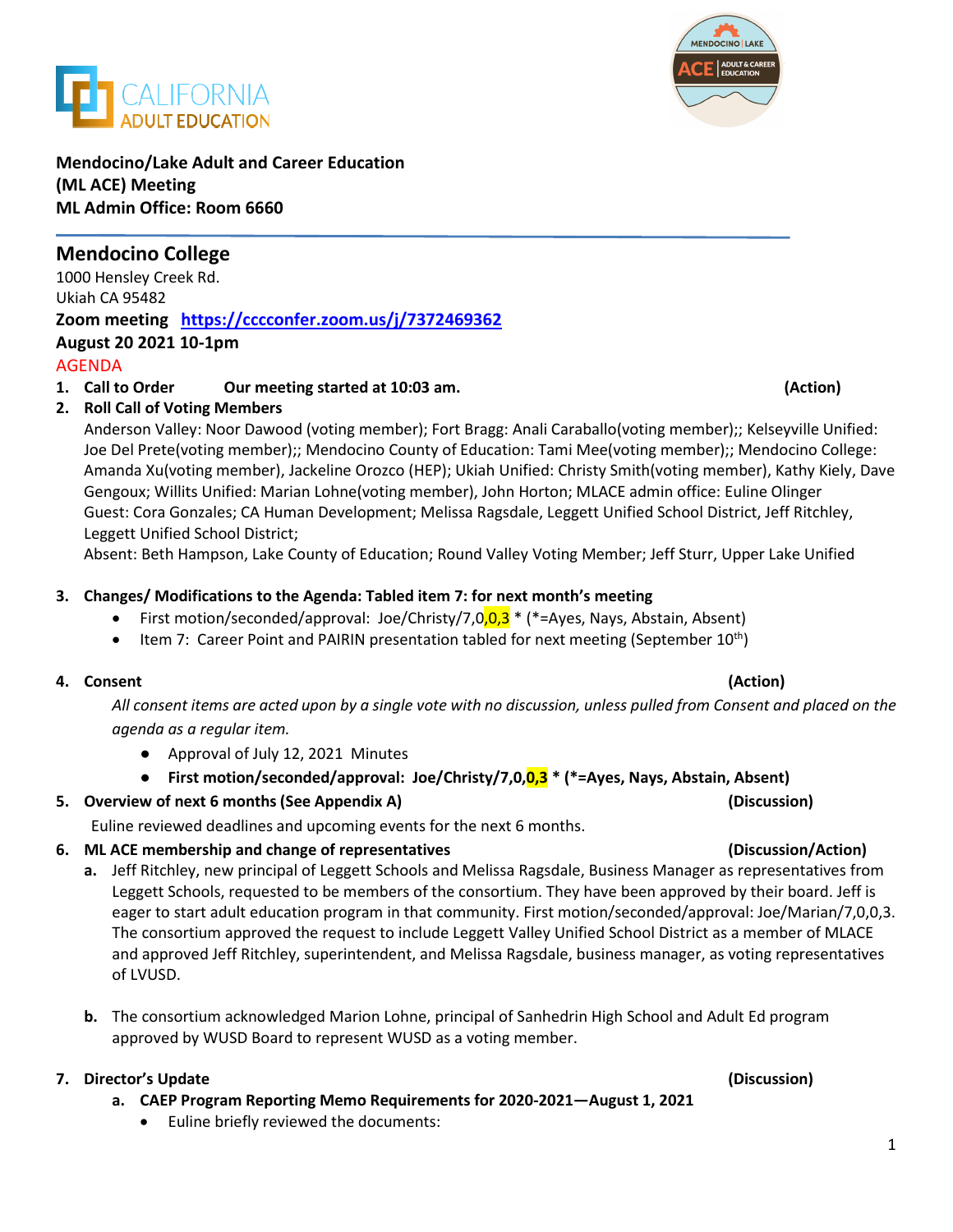• [2020-21 Budget Bill Reporting Requirement Memo](https://caladulted.org/DownloadFile/1226)

- [Member Effective Process Resources](https://drive.google.com/drive/folders/1AwCOXqnd00NHCydb5DZKT97JXWmf9TLx) Each CAEP consortium member agrees to follow the list of CAEP assurances when they certify their annual allocation via the Consortium Fiscal Administration Declaration (CFAD).
- b. **Brown Act**[—Brown Act Update](https://www.keenan.com/Resources/Briefings/Briefings-Detail/virtual-brown-act-meetings-will-expire-september-30th)
	- Euline reviewed changes in "teleconferencing" meetings effective October 1, 2021. Euline requested list of meeting locations of consortium members starting in September to prepare for the changes in "virtual" Brown Act meetings for the October meeting.
- c. **CAEP Virtual [Summit 2021—October](https://summit.caladulted.org/) 26-28**
	- Euline shared a link and information on the next CAEP Virtual Summit in October 26 to 28. This conference will be conducted virtually and it free for staff in adult education.
- d. **Other Pertinent CAEP information :** [CAEP Newsletter August 2021](https://outlook.office.com/mail/AAMkADc5OWYwMDc5LWQ1NTEtNDIyMS1iNWM4LTk1Zjc1MTJhNmQ5MQAuAAAAAABS7hAvm3%2FOSJeuK6xfig%2BhAQDiUFY3P1ikTKdRZ4eIy8p2AAAxHO2gAAA%3D/id/AAMkADc5OWYwMDc5LWQ1NTEtNDIyMS1iNWM4LTk1Zjc1MTJhNmQ5MQBGAAAAAABS7hAvm3%2FOSJeuK6xfig%2BhBwDiUFY3P1ikTKdRZ4eIy8p2AAAxHO2gAADiUFY3P1ikTKdRZ4eIy8p2AAHyRm5LAAA%3D)
	- Euline shared a link on the 3-Year Plan Template. The consortium will be working on the different sections of the template as a group during the monthly meetings. Euline encouraged everyone to give input as we prepare to strategize our consortium plan for the next three years.

### **8. Member Updates—summary, updates and concerns (Discussion)**

Consortium members will share any current updates, summary and concerns regarding their programs.

- a. Anderson Valley—Noor reported that they have good outreach activities for BSK and ESL. Citizenship on going. We are waiting until the end of harvest for ESL classes to start. BSK classes started at the beginning of the semester.
- b. Fort Bragg Unified—School opens August 18. Anali reported that ESL beginning and Citizenship will be taught by Anne Thomas, all online. Grace Van Doren is not teaching this year. HS Diploma taught by Becca Rodseth, using packets based on individual needs and levels of high school attended.
- c. Kelseyville Unified—Joe reported that Donaldson Adult Education Center has had new students contact him via phone. Joe continues to enroll students to the high school diploma.
- d. Lake County of Education—No update; absent member.
- e. Mendocino County of Education—Started MA program in August. Issue of externship for Phlebotomy students paused due to the shortage of phlebotomists at Adventist Health, Ukiah. Tami exploring other options.
- f. Mendocino College (Centers, HSE/HEP)—Low enrollment this fall. More hybrid classes. No outreach in Covelo at this time.
	- $\triangleright$  HSE/HEP—Continued to graduate students with high school equivalency certificates. For this year, in HEP graduated 31 students and 10 HSE students. Servicing both Mendocino and Lake County. They continued to administer HiSET exams via appointment. HSE/HEP held a small group orientation workshop for adult students wanting to take more classes at the college.
- g. Round Valley—no update; member absent.
- h. Ukiah Unified—36 students in the VN program. Students must be vaccinated in order to complete their clinical rotations at all facilities, therefore some have dropped after the first week. We are open for in person instruction in all programs, COVID testing required for unvaccinated staff, student testing is optional, no physical distancing requirements in door, masks required. We will have ESL 507 on campus for the first time, hoping to improve the number of students who continue in the ESL pathway after ESL 500. CASAS testing will be administered to all ESL classes. Beginning Computers CSC 520 will be on campus again this semester. The Jail program has not had many class sessions since last spring due to COVID outbreaks. HSD/GED and Citizenship classes begin Aug. 23.
- i. Upper Lake Unified—no update; member absent.



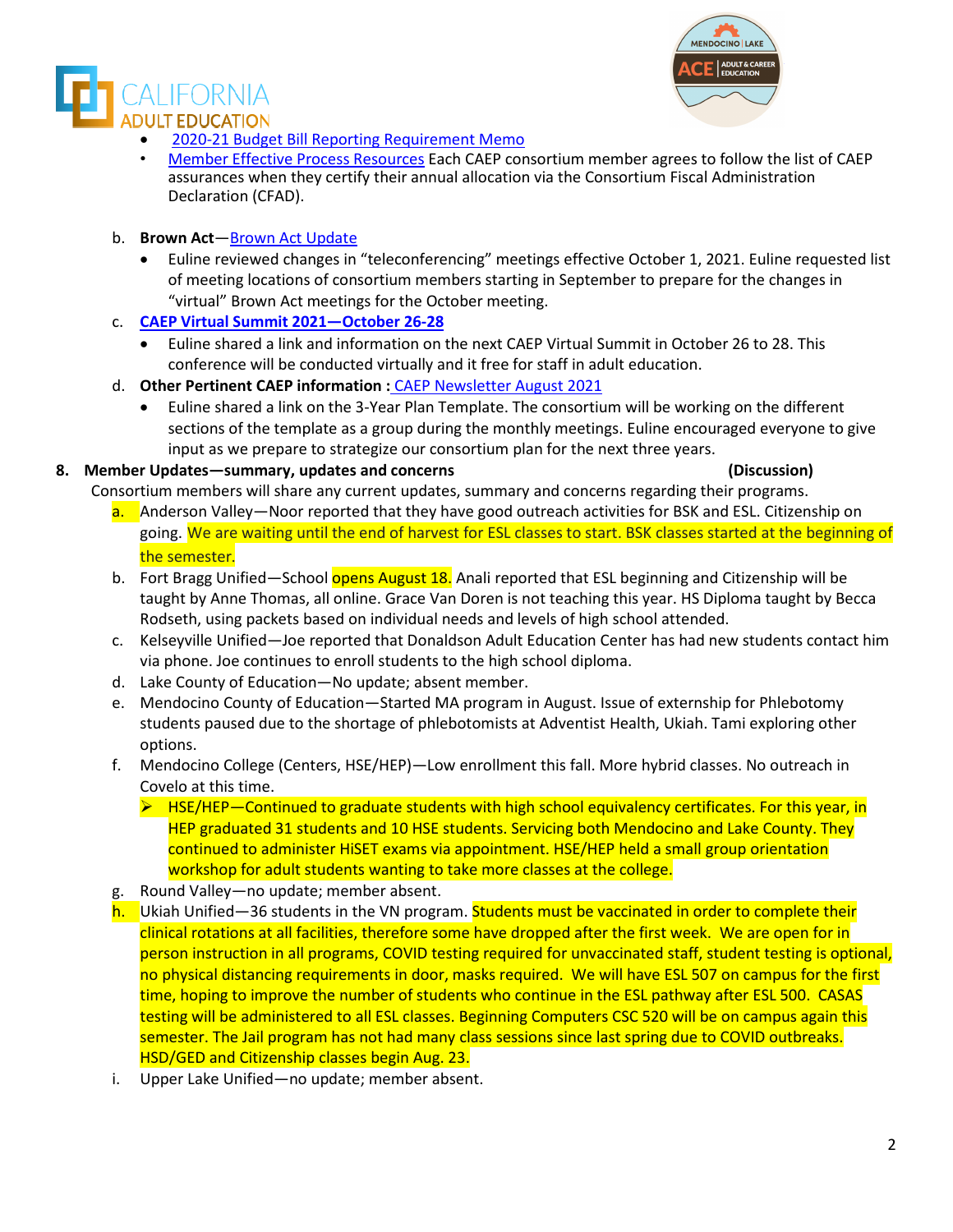



j. Willits Unified—Marian Lohne as the new in-coming principal of Willits Adult Ed and Sanhedrin High School. John Horton still the Adult education teacher. Juanita is doing the TE data. Great team and will continue to enroll adults in High school diploma program.

### **9. Public Comments/ Correspondents --via Zoom (Discussion)**

*MLACE welcomes public input. This agenda item is limited to matters that are under the jurisdiction of the ML ACE and are not listed elsewhere on this agenda. Comments are limited to three minutes per person, and 10 minutes per topic. Action on these matters is not allowed.*

Public comments received from: Cora Gonzalez, California Human Development

- Cora shared three flyers about their services and some information on reduced electricity use in our homes.
- **10. Adjournment First motion/Seconded/Approve: Joe/Christy/8,0,0,3 Time: 12:16 (Action)**

### **A. Reminders:**

- **i. Meeting Date and Time**: **September 10, 2021 at 10 am-11:30 am**
- **ii. Community Pro Suite Refresher and Training from 11:30-1pm**

### **Appendix A:**

| September 2021<br>September 10 <sup>th</sup> —ML ACE Meeting<br>Sep 1: 19/20 and 20/21 Member Expense<br>Report due in NOVA (Q4) ))<br>Sep 1: July 1, 2020 to June 30, 2021<br>expenses and hours by program area due<br>(estimates only) in NOVA<br>Sep 30: 19/20 and 20/21 Member Expense<br>Report certified by Consortia in NOVA (Q4)<br>Sep 30: 21/22 Member Program Year Budget<br>and Work Plan due in NOVA<br>Sep 30: End of Q1 | October 2021<br><b>October 8-ML ACE Meeting</b><br>• One-time Proposal<br><b>Start Program Review Part 1</b><br>٠<br>Workgroups: CTE, ESL,<br>٠<br><b>HSE/HSD, AWD</b><br>Oct 30: 21/22 Member Program<br>Year Budget and Work Plan<br>certified by Consortia in NOVA<br>Oct 31: Student data due in<br>TOPSPro (Q1) | November 2021<br>November 12th – ML ACE Meeting<br><b>Program Review Part 2 Group 2</b><br>October Group 1 -- ULUSD, AVAS, KVUSD,<br>FB Coastal Adult School, WUSD.<br>November Group 2--MC, UAS, LCOE,<br><b>MCOF</b>                                                                                                                      |
|-----------------------------------------------------------------------------------------------------------------------------------------------------------------------------------------------------------------------------------------------------------------------------------------------------------------------------------------------------------------------------------------------------------------------------------------|----------------------------------------------------------------------------------------------------------------------------------------------------------------------------------------------------------------------------------------------------------------------------------------------------------------------|---------------------------------------------------------------------------------------------------------------------------------------------------------------------------------------------------------------------------------------------------------------------------------------------------------------------------------------------|
| December 2021<br>December 10 <sup>th</sup> -- ML ACE Meeting<br>Dec 1: July 1, 2020 to June 30, 2021<br>Instructional Hours and Expenses by<br>Program Area due (actuals) in NOVA and<br>certified by Consortium *<br>Dec 1: 19/20, 20/21 & 21/22 Member<br>Expense Report Due in NOVA (Q1)<br>Dec 31: 19/20, 20/21 & 21/22 Member<br><b>Expense Report certified by Consortia in</b><br><b>NOVA (Q1) *</b><br>Dec 31: End of Q2        | January 2022<br>January 21*-MLACE Meeting<br>One-time proposal<br>٠<br><b>Member Effectiveness Bylaws</b><br>٠<br>Jan 31: Student Data due in TE(Q2)<br>January 14—MC in-service day<br>January 18-Start MC spring classes<br>*3rd Friday                                                                            | February 2022<br>February 11 <sup>th</sup> – MLACE Meeting<br>3-year Plan Workgroup<br><b>March 2022</b><br>March 11 <sup>th</sup> —MLACE Meeting<br>Mar 1: Member expense report is due in<br><b>NOVA (Q2).</b><br>Mar 31: 19/20 and 20/21 and 21/22 Member<br>Expense Report certified by Consortia in<br>NOVA (Q2)*<br>Mar 31: End of Q3 |